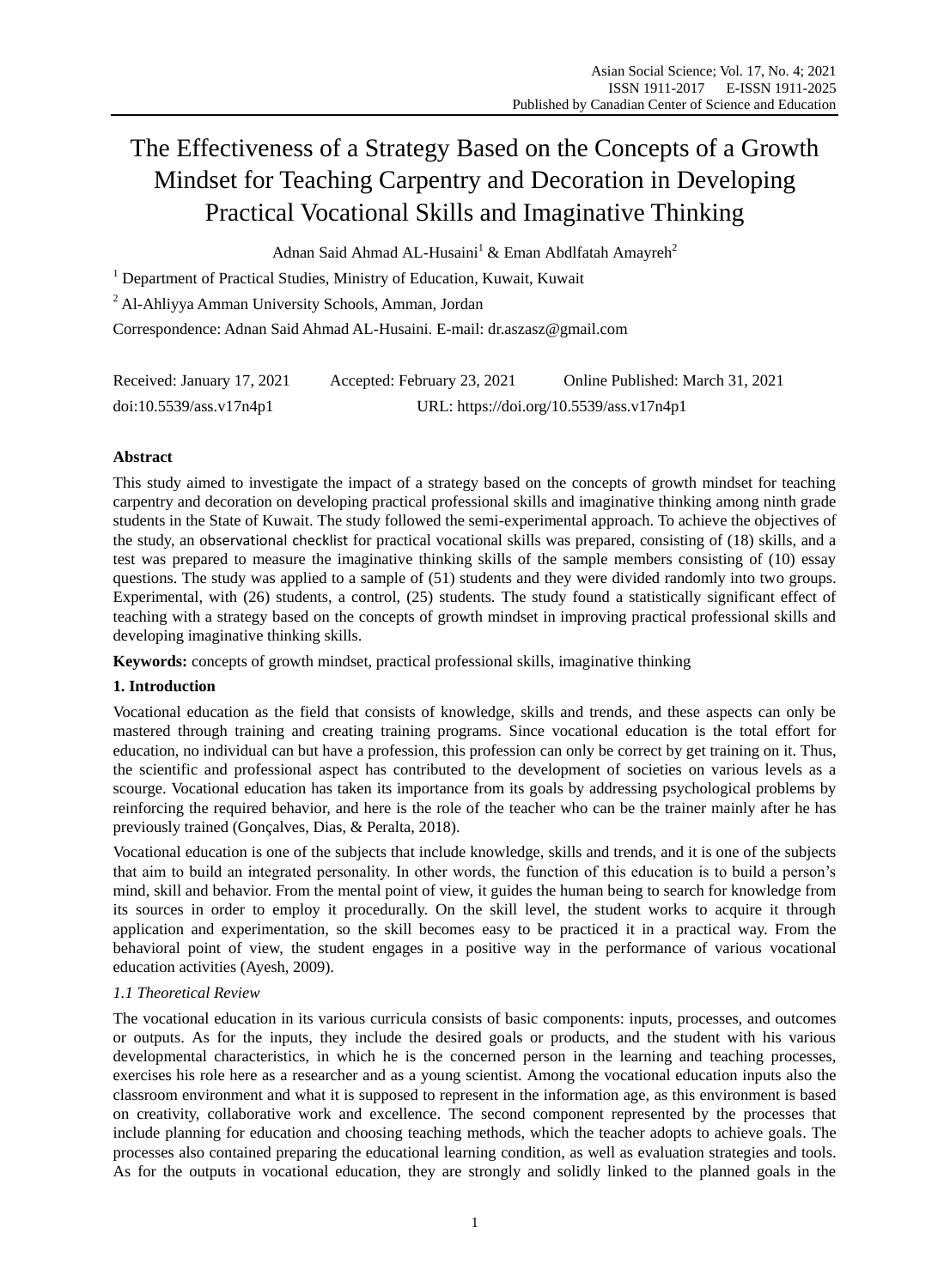cognitive, emotional and skill areas. However, the holistic view of these components remains very important in the mind of each component in its condition, in order to achieve quality in the outputs in particular. Among the most prominent outcomes of vocational education is the preparation of graduates armed with special skills to be employed in the labor market (Metzlera & Woessmann, 2012; Ayesh, 2009).

One of the areas of vocational education in the curricula of the State of Kuwait is the field of carpentry and decoration. It is one of the areas of activities based on skill and accuracy. It is one of the finest arts known to mankind for its great practical benefits. The student in the ninth grade learns this field in several stages: making measurements on wood, sawing wood to prepare the product, conducting removing and filtering operations, conducting industrial processes, final assembly of the product, preparing the product for finishing operations, completing the finishing operations, and final output of the product.

Each of these stages has special practical vocational skills that students must possess. The levels of practical skill differ in terms of the levels of mental-muscular coordination required for it, as the skill levels range from the simple cognitive side, through the traditional responses to the originality in performance, through which the professional systems have developed. This because the student is not expected to modify designs, or produces original products, without mastering the basic skills in the systems with which he deals and seeks to develop them (Zaitoun, 2005).

Therefore, having practical skills is closely related to the mental abilities of the student. Thus, it is imperative to focus on the mental abilities and thinking skills of students when teaching vocational skills related to carpentry and decoration. One of the thinking skills that must be taken into account when teaching students in general, and teaching carpentry and decoration in particular, are imaginative thinking skills.

Samli (2011) defined imaginative thinking as a mental activity represented by the gathering of mental images resulting from linking data and lived effects with previous experiences. Accordingly, the researcher believes that in order to develop imagination skills, the student must be given the opportunity to retrieve previous experiences stored in his cognitive structure, by providing educational situations and activities rich in stimulating imagination. Gilman (2008) confirms this, as he believes that the imagination can be practiced by the individual in his mind continuously, and at any time, when he begins to create an image in the mind, and includes it in many details, for example, he imagines a bicycle with a better seat.

Imagination has many benefits for the student, including helping him build an expanded knowledge base, helping him to make symbols and concepts meaningful to him, enabling him to convert abstract ideas into sensory images that are easy for him to deal with, and helping him make difficult material easier and easier. It is a way to improve his memory, and get recovering Knowledge faster, as well as developing creative thinking (Qara & Saifi, 2011).

Khawaldeh and Nasr (2019) believe that imaginative thinking includes the following skills:

- The skill of recognizing the contents and ideas in the text, which is known as the preparation of imaginative mental images of ideas and events, as these mental images can simulate reality, and enable the student to formulate new meanings. It evidenced this skill availability by indicators of following behavioral following: Recalling basic audio information and data and paying attention to its details, retrieving and describing previous images and experiences related to the audio, and evoking mental images of elements related to your experiences, events and places you have not seen before.

- The skill of understanding and discerning ideas and contents and the relationships between them: This skill is represented by the student's ability to think in an unfamiliar way, in order to be able to distinguish between the different ideas and the relationships between them, and here the non-attitudes of ideas are unleashed. This skill is evidenced by the availability of the following behavioral indicators: Explanation of ambiguous concepts and ideas with common and known examples, clarifying an ambiguous idea by placing it in an artistic template brings it closer to the tangible, and the distinction between the familiar and the unfamiliar in the audio material, by identifying the basic components and interfering factors.

- Transformational visualization skill: This skill means prediction, correlation and synthesis, as the student transforms images into new forms, and relates them to the realities of his daily life. Here, the imagination plays the role of a mediating aid. Evidenced this skill availability by the following behavioral indicators: propose amendments and additions to the images and ideas unfamiliar to become familiar, and to express abstract ideas with examples from everyday life and bring them closer to the significant, express his thoughts and feelings using strong words and examples of everyday life, decorate speech pictures and technical diagrams using images Integrated.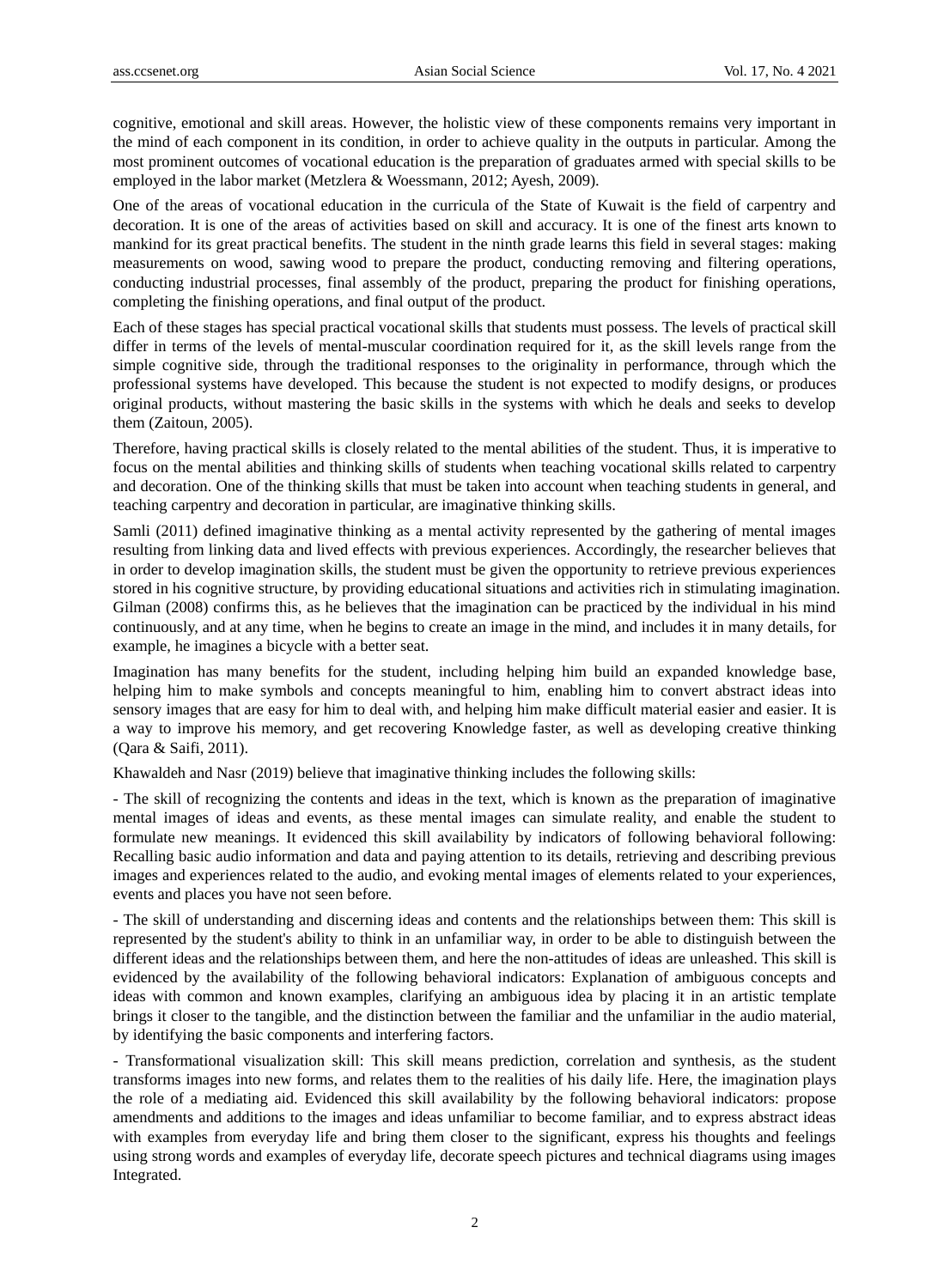- Creative imagination skill: This skill refers to recombination and synthesis. It is an active imagination more than just daydreams. It is a mastered and refined imagination, as it includes imagining original things. This skill is evidenced by the availability of the following behavioral indicators: suggesting possible and realistic reasons for a problem or phenomenon within the limits of his abilities, and providing unfamiliar solutions to an existing or hypothetical problem, as well as by translating meanings and ideas.

It is possible to develop students' performance in general, and to develop practical vocational skills and imaginative thinking for them in particular, through their continuous training of what is new and useful, including focusing on the concepts of a growth mindset.

A growth mindset is the belief that intelligence can be developed through effort, and that a person with a growth mindset believes that they are able to develop his capabilities over time, effort, and diligence. People with a growth mindset become lifelong learners, and when they face challenges, they appear to be more resilient than those with a fixed growth mindset (Yettick 2016). On the other hand, people with a stable growth mindset believe that they are unable to develop their own intelligence. This belief has negative effects on their development, effectiveness, and educational attitude, as they focus on the level of intelligence more than their participation in effective cognitive practices and problem-solving skills. They believe that they are unable to control their success or failure because they are determined by a fixed level of intelligence, moreover; They believe that talent alone can help a person succeed, and without effort, when teachers help students develop a growth mindset, they at the same time encourage students to develop the determination and passion needed to achieve long-term goals (Mejia, 2019).

Teaching growth mindset development strategies to students includes dealing with four categories that affect a student's self-efficacy. This includes performance achievement, indirect expectations, social persuasion and physiological states (Bandura, 1997). Teachers can present meaningful challenges and experiences to develop a growth mindset. Challenging learning can influence the growth of a student's self-efficacy by providing performance experiences in which the student achieves success. In addition, educational assignments may provide experiences of what the student may learn from his peers and provide opportunities for positive social persuasion through which the teacher can provide positive feedback. Challenging learning tasks can produce a positive physiological learning environment in which a student is less afraid of making mistakes.

Students see failure differently. A student with a growth mindset sees failure as an opportunity for growth (Dweck, 2015). Bandura (1997) suggests that students' perceptions of self-efficacy decline when they experience failure. With self-efficacy, all students see failure as a negative experience because it makes their capabilities questionable. When students develop a growth mindset and even in failure, they believe that they are able to develop their minds with effort and work, thus developing their self-efficacy and motivation to learn.

Duckworth, Peterson, Matthewz and Kelly (2007) argue that a growth mindset can develop traits such as determination and passion to achieve long-term goals. To achieve this, students need self-esteem and feedback that enhances this and develops intelligence. According to Yeager & Dweck (2012), students need growth mindsets that present challenges. This can be done through new learning strategies, learning, help from others, and patience. Determination is the basis for success in school life when the student is exposed to challenges, whether in his academic or social life, and when the student faces Challenges, the level of determination has a significant impact on their desire to face these challenges (Mejia, 2019).

Dweck (2006) believes that the growth mindset encourages a love to learn status, especially in difficult situations, which increases the self-efficacy of the student. Bandura & Dweck (1985) formulated the gradual theory and the theory of being (now known as the growth mindset and the fixed growth mindset). Incremental learning theory helps learners develop a growth mindset through the conscious transformation of their worldview from the belief that intelligence is fixed to the belief that intelligence is flexible and can be developed and increased through effort, determination, passion, and self-development (Lewis, Williams & Dawson, 2020).

Conversely, the theory of being impedes a growth mindset by not practicing learning opportunities because students believe that failure and mistakes mean judging their inability. When a student goes through his life, challenges increase due to the change in the nature of the programs, the increase in the complexity of the curriculum, the tests, and the changes in the environment, even if the student is from those with a fixed growth mindset strive to appear smart without facing risks and challenges (Rissanen, Kuusisto, Tuominen & Terri, 2019; Mullarkeya & Schleider, 2020).

Dweck (2015) identifies a set of traits for people with a growth mindset, including:

1. They believe that their talents and capabilities are subject to development.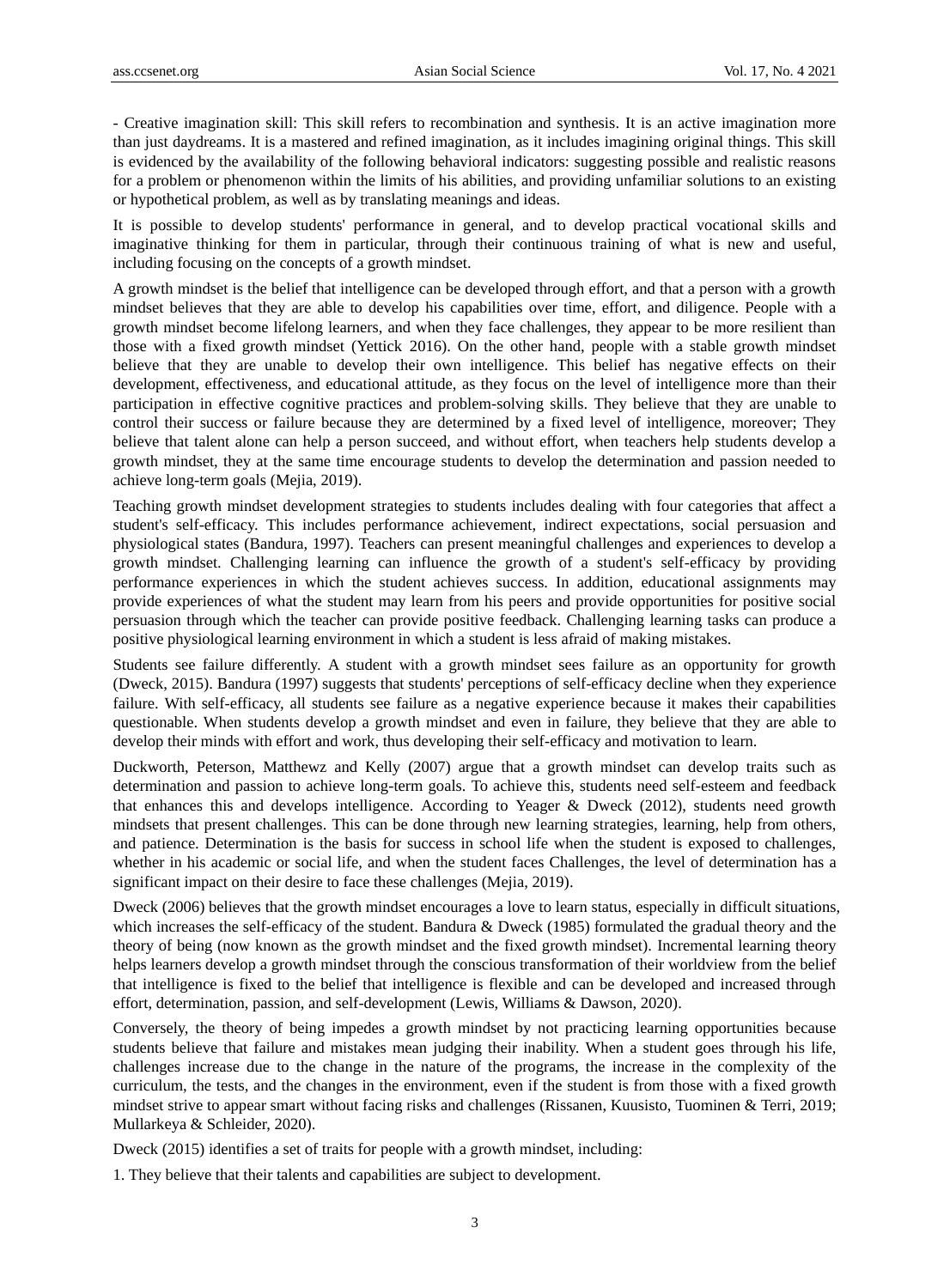2. Their energies can be fruitful through effort, perseverance and proper teaching.

3. They believe that people's capabilities and intelligence vary, and that their development is achieved through work, motivation, passion and love of learning.

4. Through growth mindset, he can learn important skills such as research, exploration, and investigation.

Dweck (2015: 6) also pointed out a set of rules for how a growth mindset works and how to activate it. These rules are:

1. the most important rule of a growth mindset is learn, learn and learn.

2. Work with passion and drive, as effort is the main key to development and creativity.

3. Deal with your mistakes realistically and address your weaknesses. Enhance your strengths with study, effort and training.

#### *1.2 Study Problem and Its Questions*

The study problem stems from the researcher's feeling, by virtue of his supervisory experience in practical studies and teaching carpentry and decoration in the State of Kuwait, as the researcher sought weakness in the practical professional skills of students. Also, as students always complain about the difficulty of applications in carpentry and decoration books. It was also observed that they had a weakness in imaginative thinking, as it was noticed that they had difficulty imagining products and designs in the event that they were mentioned verbally. Thus, the researcher sees the importance of adopting modern strategies for teaching carpentry and decoration, and more specifically, the study sought to answer the following questions:

1. Is there a statistically significant difference at the level of ( $\alpha$  = 0.05) between the mean scores of the students in the experimental group and the students in the control group in the practical vocational skills observation card attributed to the teaching method (strategy based on concepts of growth mindset, the usual teaching method)?

2. Is there a statistically significant difference at the level of ( $\alpha$  = 0.05) between the mean scores of the students in the experimental group and the students in the control group in the imaginative thinking scale due to the teaching method(strategy based on concepts of growth mindset, the usual teaching method)?

#### *1.3 Study Importance*

The importance of this study stems from its provision of a training program for students based on the concepts of a growth mindset to teach carpentry and decoration. The study also provides some metrics that can be used to find out students 'practical vocational skills and imaginative thinking. It also benefits those responsible for writing carpentry and decoration books, by providing them with feedback on the existing books and how to improve them with modern teaching strategies.

## *1.4 Conceptual and Procedural Definitions*

The study adopts the following definitions:

- Growth mentality: it is a self-perception of the self that refers to the individual's perception that he is an intelligent person who is able to think, grow and otherwise. As an example, for such definition that the teacher's perception of himself or the father's perception of himself and so on. (Kiger, 2017). Procedurally, it is defined as the student's self-perception of his ability to think and the extent of improving his learning practices and developing his skills.

- Practical vocational skills: It is the series of observable practical movements, procedures, or performance steps that the ninth grade student performs while performing a specific task in carpentry and decoration work, and was measured procedurally in this study with the observation card that was specially prepared for this purpose.

- Imaginary thinking skills: Liang (2012) defined it as a mental process based on establishing relationships between experiences, organized in a mental representation of something or event that does not exist, and through the imagination, images are transformed from the imagined memory, and they are shown in the form of existing and other things. It does not exist, and the imagined uses the past to bring the imagined images, with the need to be enlightened by the present. It is measured by the degree achieved by the student by his answer on the scale of imaginative thinking skills prepared for the purposes of the current study.

## *1.5 Study Limits*

- Humanitarian limits: It is the ninth-grade students.
- Spatial limits: Mubarak Al-Kabeer Governorate in the State of Kuwait.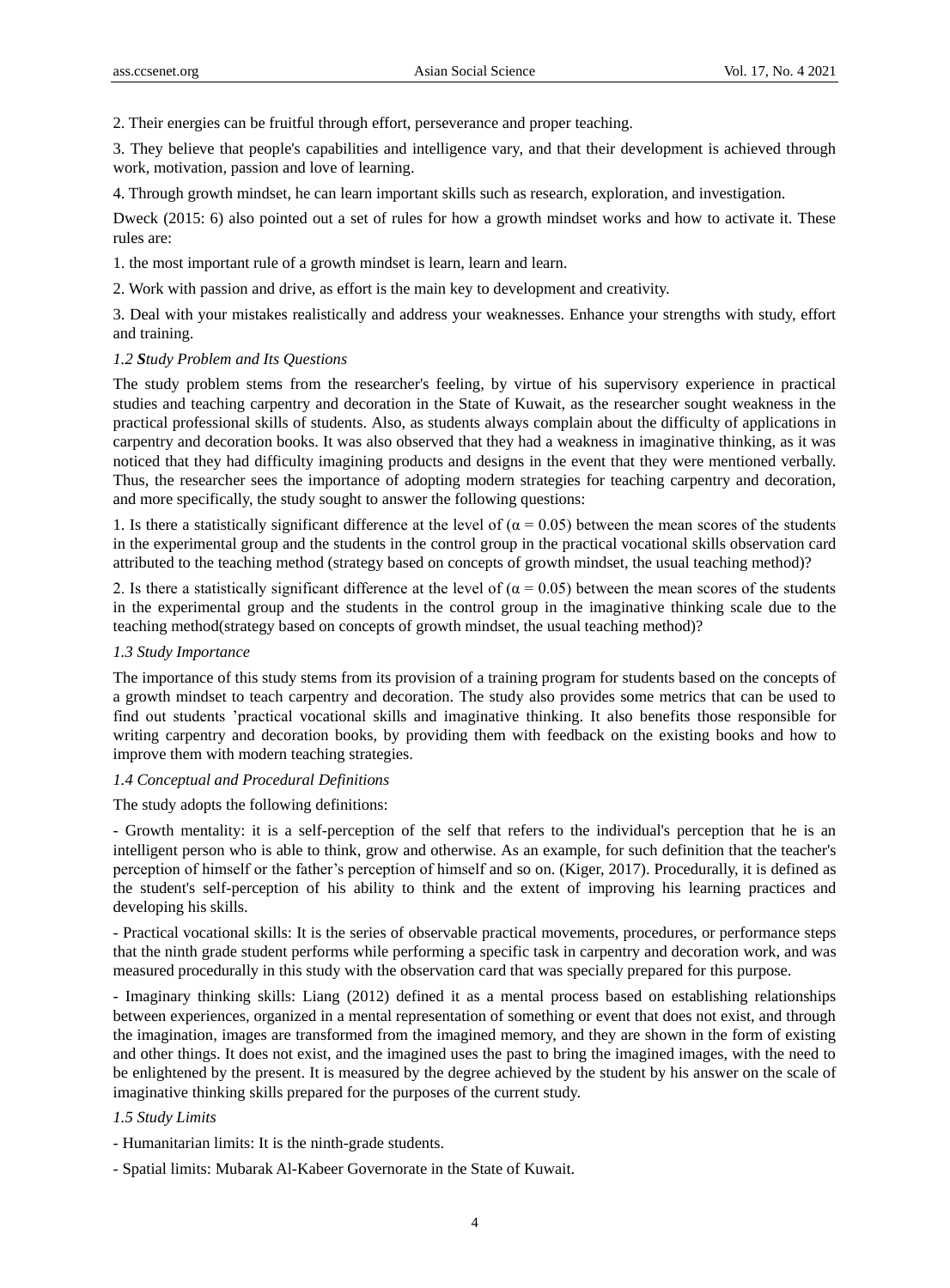- Time limits: the first semester of the 2019/2020 academic year.

- The results of the study are determined by the validity and reliability of the two study tools, and the objectivity of the respondents.

## **2. Method and Procedures**

# *2.1 Study Approach*

The study used the semi-experimental approach with two groups (a control group, an experimental group, and a pre and post test), in order to suit this approach to achieve the objectives of the study.

# *2.2 Sample of the Study*

The researcher chose the individuals of the study from Eid Badah Al-Mutairi School by the intentional method, since the researcher supervises those schools, and the experiment can be easily applied. Two divisions were appointed from the ninth grade basic class, one of which represented the experimental group (26) students, and the other represented the control group (25) students.

#### *2.3 Study Tools*

The present study requires the preparation of two tools:

First: Observational checklist for practical vocational skills

An observational checklist was prepared aiming to measure students' possession of practical vocational skills. With using the educational literature related to the topic of practical skills in the field of vocational education. The list was built according to a sliding scale as follows: very high (5), high (4), medium (3), weak (2), and non-existent (1).

The observational checklist were divided into (18) skills illustrated as the following: Preparing the workplace, observing public safety rules, maintaining equipment and tools, standing in the right place and shape, taking into account the economic aspects, taking measurements accurately, carrying out the deployment operations correctly, conducting removing and filtering appropriately, accurate final assembly, preparation of finishing works, appropriate finishing, use of appropriate materials, accuracy of final output of the product, addition of complementary materials, consideration of the aesthetic, product quality and perfection, cleanliness and arrangement the workplace after the completion, familiarity with the first aid skills primary.

## Validity of observational checklist

The scale was presented to a group of curriculum and teaching professors, and to a specialist in tests and metrics, as these professors made some amendments to the texts of some paragraphs. The researcher approved the Referees' agreement at a rate of (80%), including: Separating knowledge of safety and security rules from knowledge of first aid skills. Thus, the tool took its final form, and was made up of (18) practical skills.

## Stability of observational checklist

To find out the stability of the note card, an exploratory sample was chosen from outside the study members, and consisted of (15) students, as the exploratory sample was observed, and the method of analysis and re-analysis was used after a period of two weeks. It was analyzed by another party (teacher) and compared both analyzes, according to Holsti equation reached (0.84), which confirms the stability of this tool.

## Second: The imaginative thinking test

A test was built to measure imaginative thinking skills after referring to the theoretical literature related to the topic. The subject of (inspection and measurement) was chosen from the topics of carpentry and decoration, where students get benefit by answering to the paragraphs of the test for imaginative thinking skills. One essay question is devoted to each of the following imaginative thinking indicators:

- Bringing up mental images of elements related to people, events and places not seen before.
- Rearranging events and ideas in light of the sequence of events.
- •Thinking about what is known to achieve something unknown.
- The ability to return to the flow of the thought chain in the event of distraction.
- Distinguish between the familiar and the unfamiliar.
- Explain vague concepts and ideas with common examples.
- Introducing proposals for modifications and additions to unfamiliar images and ideas, to make them familiar.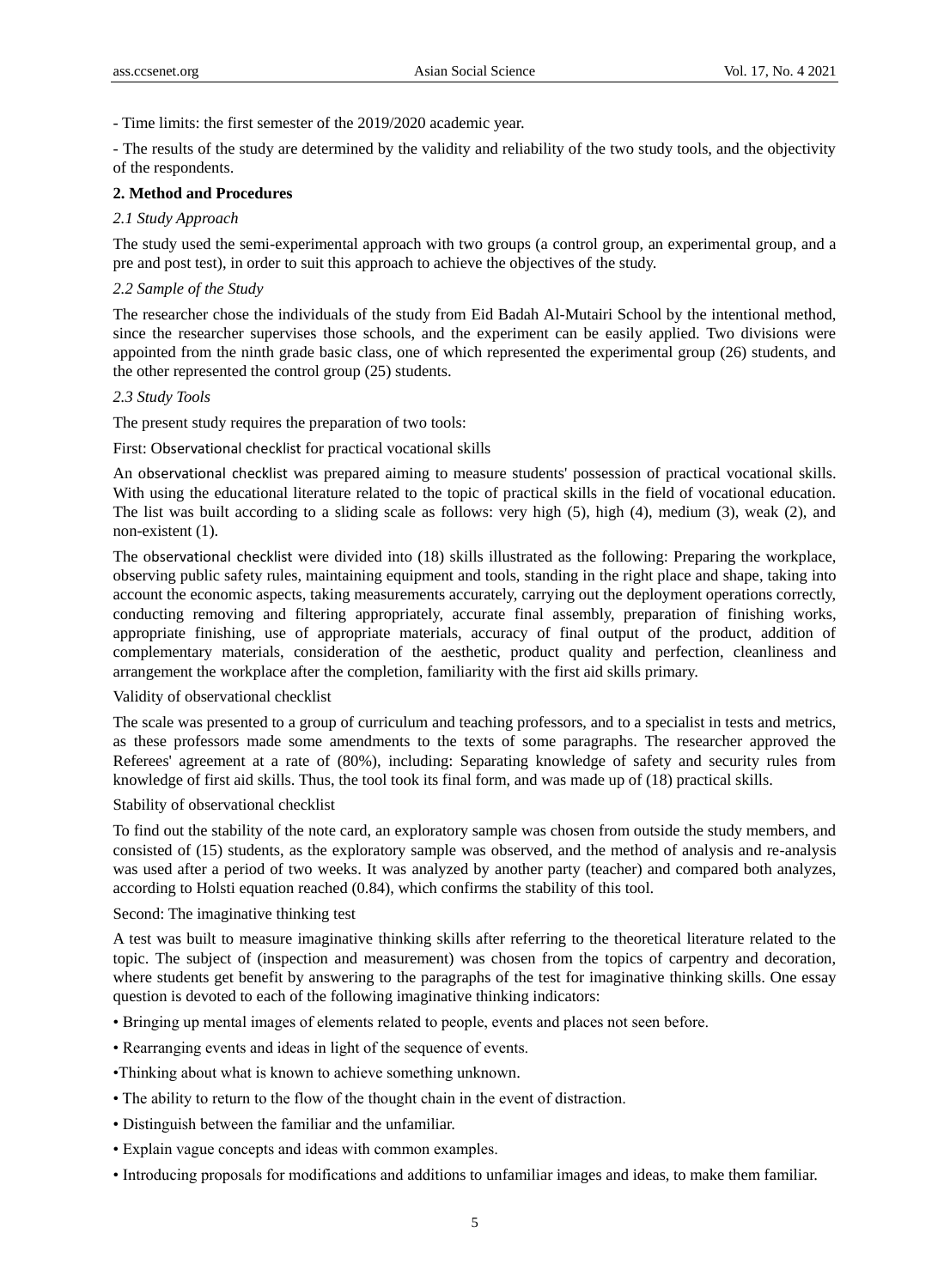- Expressing abstract ideas with examples from everyday life and approximating them to the sensible.
- Suggest realistic and probable causes for a problem.
- Offering unfamiliar solutions to an existing or hypothetical problem.

Two scores were assigned to each skill, bringing the total score of the test to (20) points.

Validate the imaginative thinking test

To verify the validity of the test, it was presented to a group of controls themselves, who put some notes on some of the test items, where the researcher took them all to form the final frame.

The imaginative thinking test stability

To verify the stability of the test, it was applied to the same sample, where the test was applied twice with an interval of two weeks. Using the Pearson correlation coefficient, a test reliability coefficient was extracted, which reached (0.86), and this reliability factor was acceptable for the purposes of the current study.

#### *2.4 Study Variables*

The study dealt with the following variables:

1- Independent variable: teaching method, it has two levels: the regular method, and the strategy of the concepts of growth mindset.

2- Dependent variables: It included practical vocational skills, and imaginative thinking skills.

*2.5 Statistical Process*

To answer the study questions, arithmetic means, standard deviations, and covariance analysis were extracted.

# **3. Study Results and Discussion**

**The first question**: Is there a statistically significant difference at the level of  $\alpha = 0.05$ ) between the mean scores of the students in the experimental group and the students in the control group in the practical vocational skills observation card attributed to the teaching method (strategy based on concepts of growth mindset, the usual teaching method)?

To answer the study's first question, pre, post, and modified arithmetic averages and standard deviations and adjusted subjects of the study were extracted among the study subjects, as shown in Table 1.

Table (1). The pre, post, and modified arithmetic averages, deviations and standard errors of students' performance on the practical vocational skills observation card for the experimental and control groups

| modified  |       | post      |       | pre  |      |              |
|-----------|-------|-----------|-------|------|------|--------------|
| <b>SD</b> | М     | <b>SD</b> | М     | SD   | М    | Group        |
| 0.80      | 9.10  | 2.31      | 9.47  | 2.07 | 7.38 | Control      |
| 0.65      | 12.88 | .98       | 13.84 | 2.28 | 8.29 | Experimental |

It is clear from Table 1 that there are apparent differences between the adjusted arithmetic averages of the experimental and control groups, and that the adjusted arithmetic average of the control group is (9.10) and the standard error (0.80), while the modified arithmetic average of the experimental group reached (12.88) and the standard error (0.65). In order to verify the statistical significance of the differences between the arithmetic averages of the study sample individuals, an analysis of common variance (ANCOVA) test between the averages was performed, as shown in Table 2.

Table 2. Results of the covariance analysis ANCOVA of students' performance on the practical vocational skills observation card

| (n2) | Sig.     | F     | Mean squares (MS) | fd | Sum of squares (SS) | Source of variance |
|------|----------|-------|-------------------|----|---------------------|--------------------|
|      | 0.17     | 6.31  | 75.86             |    | 75.864              | pretest            |
| 0.32 | $0.000*$ | 64.87 | 763.58            |    | 763.58              | Group              |
|      |          |       | 11.77             | 49 | 577.21              | Error              |
|      |          |       |                   | 51 | 1544.41             | Total              |

\* Statistically significant at  $\alpha = 0.05$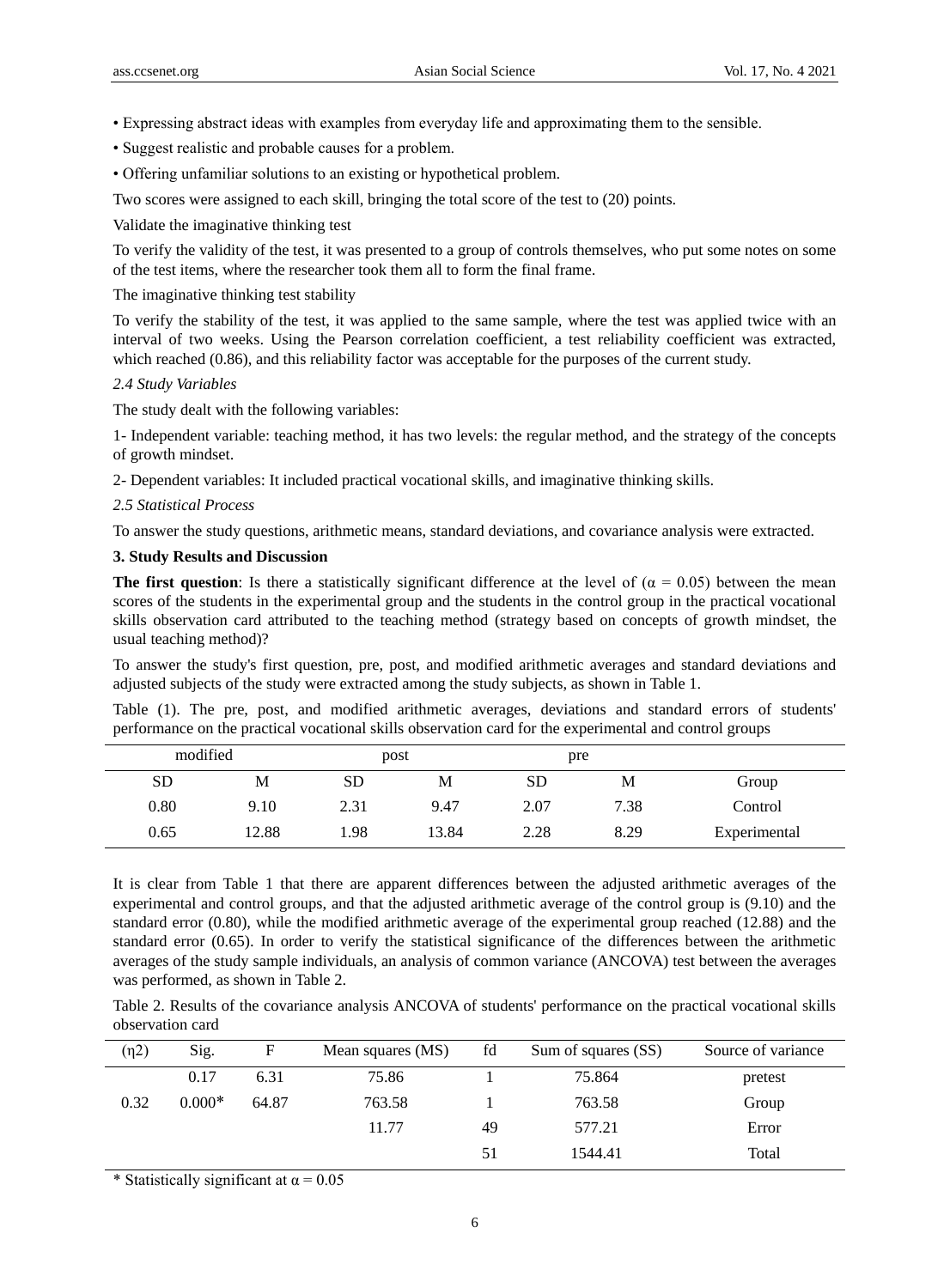Table 2 shows that there are statistically significant differences at the level of significance ( $\alpha$  = 0.05) between the arithmetic average of the performance for the experimental group students and the arithmetic average of the performance of students of the control group in the practical vocational skills note card, where the value of F was (64.87) and corresponds to the level of significance (0.00 These differences came in favor of the experimental group, which was studied according to the strategy based on the concepts of a growth mindset, as shown in Table 1. The value of the effect size using the ETA square (0.32), which is a significant value, indicates that the differences are attributed to the method of teaching using the strategy based on the concepts of a growth mindset. This means that the teaching method has a positive effect in improving the practical vocational skills of students, if it was compared with the usual method.

This result is attributed to the effectiveness of the concepts of the growth mindset itself, as it is based on the idea that intelligence is flexible and can be developed and increased through effort, determination, passion, and the development of personal capabilities, and perhaps this was reflected in the beliefs and concepts that students hold about themselves and their abilities, which positively affected their motivation on and stimulate their interest, and increase their desire to learn. This was confirmed by Dweck (2006), which believes that the mentality of growth encourages a love of learning, especially in difficult situations, which increases the self-efficacy of the student. On the other hand, teaching according to the concepts of a growth mindset is supposed to allow the student to make mistakes in order to obtain learning in the end. This perhaps encouraged students to learn skills without fear of making mistakes, and as a result they have improved practical vocational skills.

**Second question**: Is there a statistically significant difference at the level of ( $\alpha$  = 0.05) between the mean scores of the students in the experimental group and the students in the control group in the imaginative thinking scale due to the teaching method(strategy based on concepts of growth mindset, the usual teaching method)?

To answer the study's second question, pre, post, and modified arithmetic averages and standard deviations and adjusted subjects of the study were extracted among the study subjects, as shown in Table 3.

|  | Table 3. Pre, dimensional and modified arithmetic averages, deviations and standard errors of students' |  |  |  |  |  |
|--|---------------------------------------------------------------------------------------------------------|--|--|--|--|--|
|  | performance on testing imaginative thinking skills of the experimental and control groups.              |  |  |  |  |  |

| Modified       |            | Post               |            | Pre                |            |              |
|----------------|------------|--------------------|------------|--------------------|------------|--------------|
| Standard error | <b>SMA</b> | standard deviation | <b>SMA</b> | standard deviation | <b>SMA</b> | Group        |
| 77.0           | 10.49      | 2.24               | 11.25      | 2.57               | 9.74       | Control      |
| 85.0           | 01.15      | 2.82               | 15.97      | 2.12               | 8.93       | Experimental |

It is clear from Table 3 that there are apparent differences between the modified arithmetic averages of the experimental and control groups, and that the modified arithmetic average for testing the dimensional imaginative thinking skills of the control group is (10.49) and the standard error (0.77), while the modified arithmetic average of the experimental group reached  $(01.15)$  and the standard error  $(0.85)$ . In order to verify the statistical significance of the differences between the arithmetic averages of the study sample individuals, an analysis of common variance (ANCOVA) test between the averages was performed as shown in Table 4.

Table 4. Results of common variance analysis ANCOVA of students' performance on the test of imaginative thinking skills

| (n2) | Sig.     | F     | Mean squares (MS) | fd | Sum of squares (SS) | Source of variance |
|------|----------|-------|-------------------|----|---------------------|--------------------|
|      | 0.11     | 4.31  | 170.98            |    | 170.983             | pretest            |
| 0.27 | $*0.000$ | 21.84 | 283.25            |    | 283.246             | Group              |
|      |          |       | 12.968            | 49 | 635.456             | Error              |
|      |          |       |                   | 51 | 1135.814            | Total              |

\* Statistically significant at  $\alpha$  = 0.05

Table 4 shows that there are statistically significant differences at the level of significance ( $\alpha$  = 0.05) between the arithmetic average of the students' performance in the experimental group and the arithmetic average of the students' performance in the control group in the test of imaginative thinking skills, as the value of F (21.84) corresponds to the level of significance (0.00). These differences came in favor of the experimental group, which was studied according to the strategy of the concepts of the growth mindset, as shown in Table (3). The value of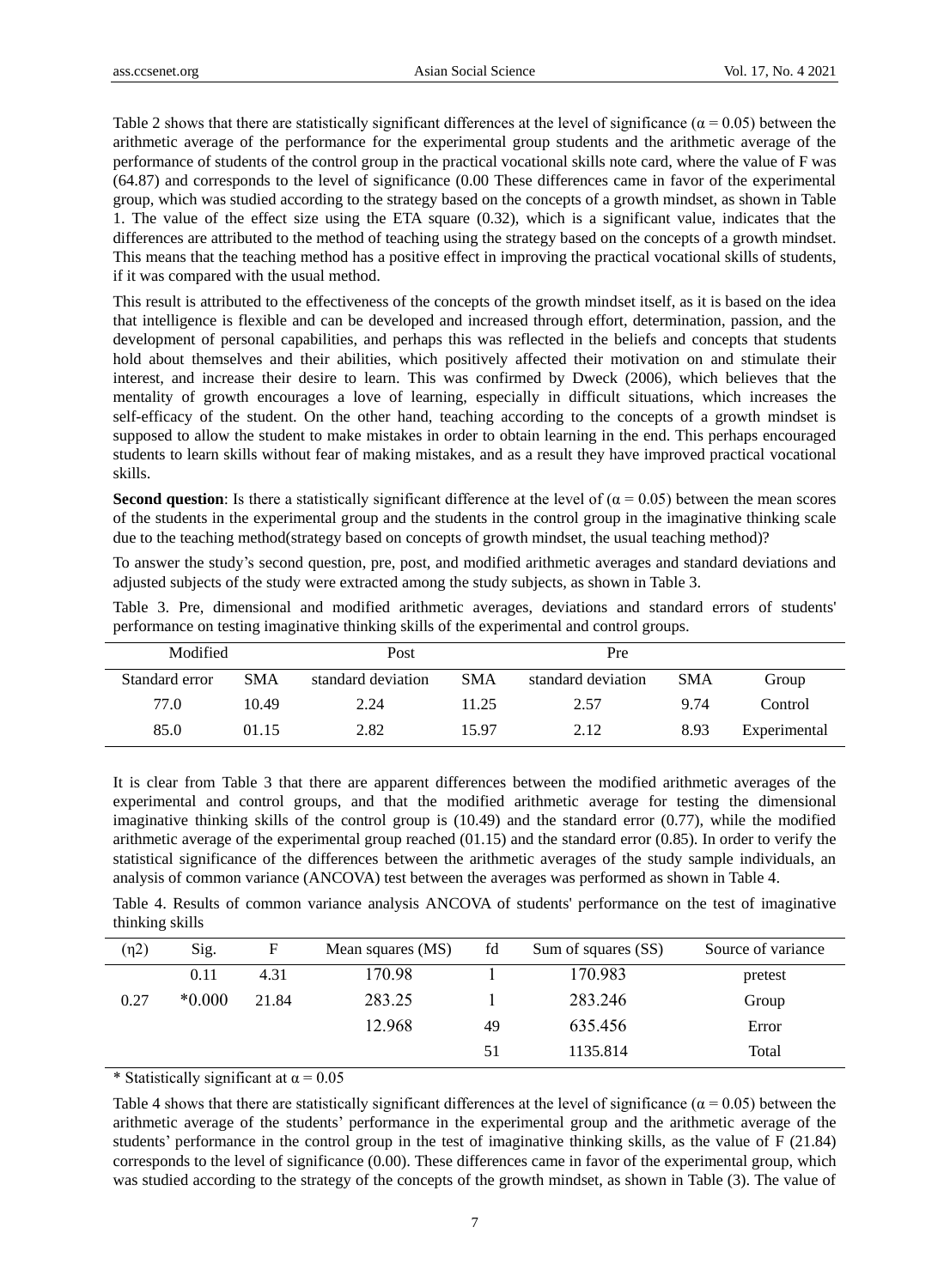the effect size using the ETA square was (0.27), which is a significant value, and indicates that the differences are attributed to the method of teaching, and this means that teaching with a strategy based on the concepts of a growth mindset has a positive effect on improving imaginative thinking skills, if compared to the regular method.

The researcher believes that the use of the concepts of the growth mindset, and the educational activities that it contains, focus on thinking in general, and imaginative thinking in particular. The strategy focused on the student's role in dialogue, consultation, discussion and criticism of opinions about the presented ideas, anticipating events, making assumptions, and imagining what would happen if such a thing happened, and perhaps all of this contributed positively to developing their imaginative thinking skills. The method in which the educational material was presented is based on attracting attention and avoiding stagnation and boredom in regular teaching, which may arouse suspense and love of knowledge among students, and perhaps all of this has a positive effect on imaginative thinking skills. Perhaps the use of the concepts of growth mindset worked to bring the topic of the lesson closer to the level of students 'awareness, as the strategy is mainly based on developing thinking through the conscious transformation of their worldview, and perhaps all of this positively contributed to the development of imaginative thinking skills among students.

#### **4. Recommendations**

In light of the study results, the researcher recommends the necessity to encourage practical studies teachers to adopt teaching strategies based on the concepts of a growth mindset because of their positive effect on improving practical vocational skills and imaginative thinking among students.

#### **References**

- Ayesh, A. (2009). *Professional education: What it is, its teaching methods, and its educational applications.*  Amman: Masirah for Publishing and Distribution.
- Bandura, A. (1997). *Self-efficacy: The exercise of control.* W H Freeman/Times Books/ Henry Holt & Co.
- Bandura, M. M., & Dweck, C. S. (1985). *The relationship of conceptions of intelligence and achievement goals to achievement-related cognition, affect and behavior.* Unpublished manuscript. Cambridge: Harvard University.
- Duckworth, A. L., Peterson, C., Matthews, M. D., & Kelly, D. R. (2007). Grit: Perseverance and passion for long-term goals. *Journal of Personality and Social Psychology, 92*(6), 1087-1101. [https://doi.org/10.1037/0022-3514.92.6.1087](https://psycnet.apa.org/doi/10.1037/0022-3514.92.6.1087)
- Dweck, C. (2015). *Mindsets: Developing Talent through A Growth Mindset.* Stanford: Stanford University.
- [Gilman,](https://www.researchgate.net/scientific-contributions/David-A-Gilman-70248983?_sg%5B0%5D=49IF3zG-pu-5Jpldw5h2wNR-hSBjFg570NF5gTk5mvxaDqBH6K0T8uoPtA_7ZCRQR3HoILk.xntjPYD5jDEcxi2OoWv63aDgah-X3JCM-Zw2DM-P0nrpCj-2WBMsoBRH9puQx9ltNTEaxH7sk_kU9tF08SNlNw&_sg%5B1%5D=sex1IdpP4hYggX5g3s4oGKUiA6M2xjdwNkUwAH15EIcZLGKDqCT_33nWWZnLXAUBC4VyQPc.XP4VGDIIOUR_KBuaQBuw6utRnLn-lDxgjpdQT66ZZh0_IuDs8E3X95FusAMSGW9YD6X3hvU65zJ07prmrFkRLA) D. (2008). Effects of Text, Audio, and Graphic Aids in Multimedia Instruction for Vocabulary Learning. *Educational Technology & Society, 11*(3), 114-126.
- Gonçalves, H., Dias, A., & Peralta, D. (2018). Comparative study on mathematics teaching in professional education curriculum: Brazil and the United States. *Bolema - Mathematics Education Bulletin, 32*(60), 31-56. https://doi.org/10.1590/1980-4415v32n60a02.
- Khawaldeh, F., & Nasr, H. (2019). The effectiveness of a proposed strategy based on the integrated listening processes model in improving the imaginative thinking skills of ninth grade female students. *Educational Science Studies, 46*(1), 153-173.
- Kiger, L. (2017). Growth Mindset in the Classroom. *Empowering Research for Educators, 1*(1). Retrieved from <https://openprairie.sdstate.edu/ere/vol1/iss1/4>
- Lewis, L., Williams, C., & Dawson, S. (2020). Growth Mindset Training and Effective Learning Strategies in Community College Registered Nursing Students. *Teaching and Learning in Nursing, 15*(1), 123-127.
- Liang, C. (2012). The exploration of indicators of imagination. *The Turkish online journal of educational technology, 11*(3), 367-374.
- Mejia, N. (2019). *Strategies for Develping Growth Mindset in a Seventh Grade Mathematics Classroom with Hispanic Students in a Law Socioeconomic Secondary School.* Master thesis, California state university channel islands.
- Metzlera, J., & Woessmann, L. (2012). The impact of teacher subject knowledge on student achievement: Evidence from withinteacher within student variation. *Journal of Development Economics, 99*(2), 486-496. https://doi.org/10.1016/j.jdeveco.2012.06.002